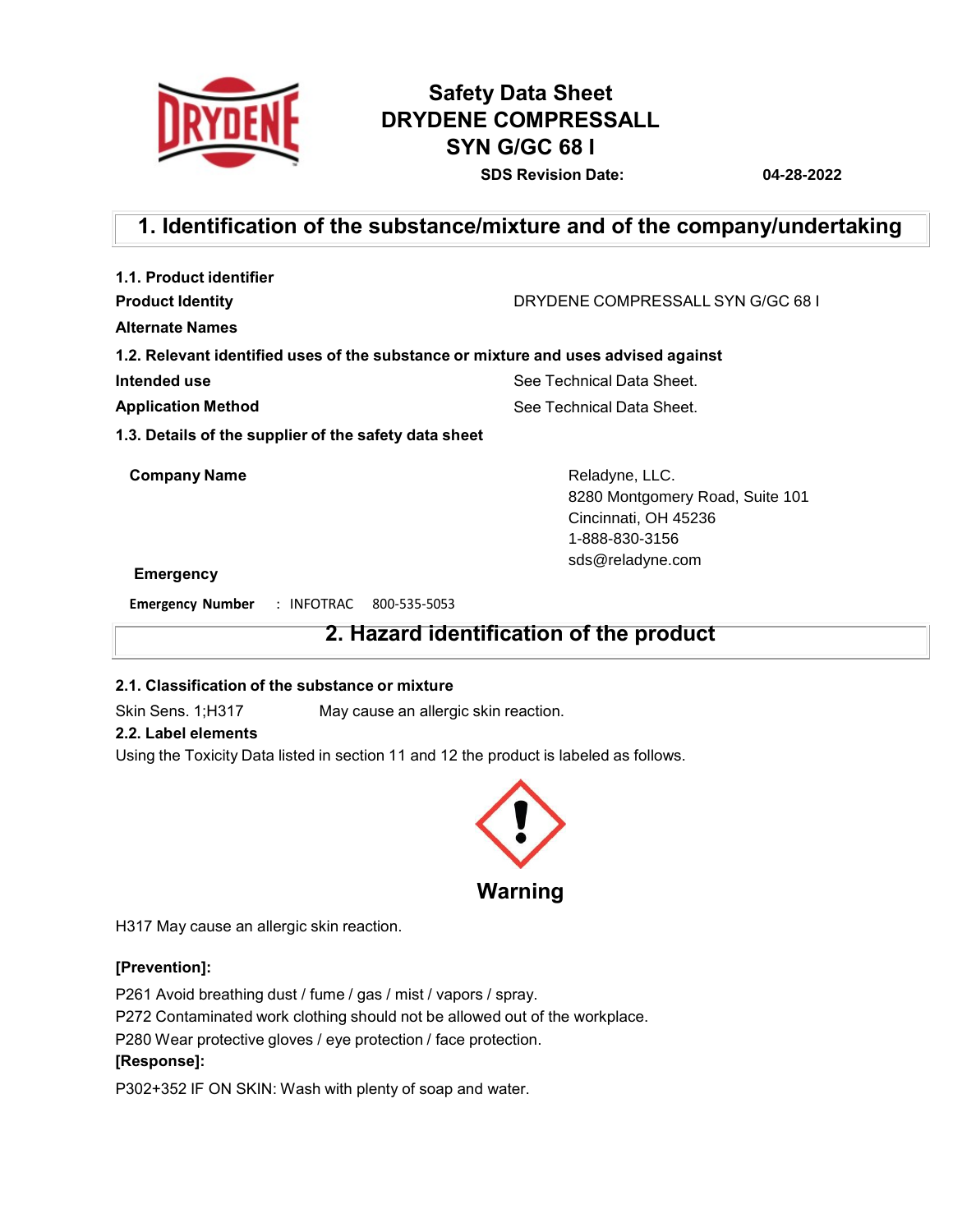P313 Get medical advice / attention.

P321 Specific treatment (see information on this label).

P333+313 If skin irritation or a rash occurs: Get medical advice / attention.

P363 Wash contaminated clothing before reuse.

## **[Storage]:**

No GHS storage statements

## **[Disposal]:**

P501 Dispose of contents / container in accordance with local / national regulations.

# **3. Composition/information on ingredients**

This product is considered a mixture.

This product contains the following substances that present a hazard within the meaning of the relevant State and Federal Hazardous Substances regulations.

| Ingredient/Chemical Designations                                  | Weight %   | <b>GHS Classification</b>                                                                              | <b>Notes</b> |
|-------------------------------------------------------------------|------------|--------------------------------------------------------------------------------------------------------|--------------|
| Polypropylene glycol, monobutyl ether<br>CAS Number: 0009003-13-8 | 75 - 100   | <b>Not Classified</b>                                                                                  |              |
| PHENYL-1-NAPHTHYLAMINE<br><b>CAS Number:</b><br>0000090-30-2      | $1.0 - 10$ | Acute Tox. 4:H302<br>Skin Sens. 1:H317<br><b>Aquatic Acute 1:H400</b><br><b>Aquatic Chronic 1:H410</b> | [1]          |

[1] Substance classified with a health or environmental hazard.

[2] Substance with a workplace exposure limit.

[3] PBT-substance or vPvB-substance.

\*The full texts of the phrases are shown in Section 16.

This formulation is considered a trade secret and specific chemical identity and exact percentage (concentration) of composition may have been withheld. Trade secrets are allowable per paragraph (i) of 29 CFR 1910.1200 as long as specific chemical identity and exact percentage composition are available and will be provided to health professionals, employees, or designated representatives in accordance with applicable provisions of paragraph (i).

# **4. First aid measures**

### **4.1. Description of first aid measures**

| <b>Inhalation</b><br>Remove to fresh air, keep patient warm and at rest. If breathing is irregular or stopped, give<br>artificial respiration. If unconscious place in the recovery position and obtain immediate<br>medical attention. Give nothing by mouth. |
|----------------------------------------------------------------------------------------------------------------------------------------------------------------------------------------------------------------------------------------------------------------|
|                                                                                                                                                                                                                                                                |
| <b>Eyes</b><br>Irrigate copiously with clean water for at least 15 minutes, holding the eyelids apart and<br>seek medical attention.                                                                                                                           |
| <b>Skin</b><br>Remove contaminated clothing. Wash skin thoroughly with soap and water or use a<br>recognized skin cleanser.                                                                                                                                    |
| Ingestion<br>If swallowed obtain immediate medical attention. Keep at rest. Do NOT induce vomiting.                                                                                                                                                            |
| 4.2. Most important symptoms and effects, both acute and delayed                                                                                                                                                                                               |
| Overview<br>No specific symptom data available.<br>See section 2 for further details if applicable.                                                                                                                                                            |
| <b>Skin</b><br>May cause an allergic skin reaction.                                                                                                                                                                                                            |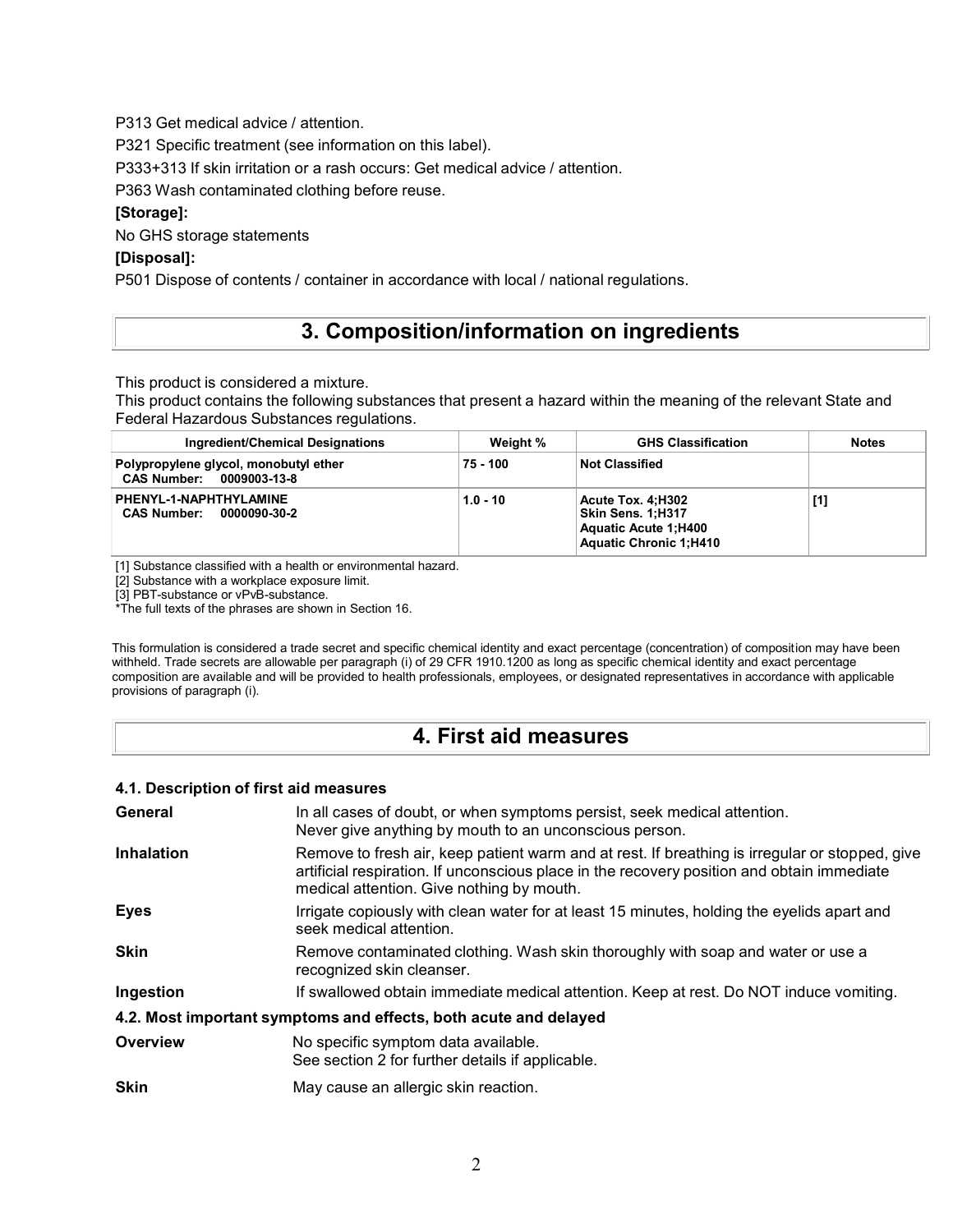# **5. Fire-fighting measures**

## **5.1. Extinguishing media**

Dry chemical, foam, carbon dioxide or water spray.

## **5.2. Special hazards arising from the substance or mixture**

Hazardous decomposition: None under normal use.

Avoid breathing dust / fume / gas / mist / vapors / spray.

## **5.3. Advice for fire-fighters**

In the event of fire, wear full protective clothing and NIOSH Approved Self-contained breathing apparatus with full face piece operated in the pressure demand or other positive pressure mode. Move container from fire area if it can be done without risk. Use water to keep fire exposed containers cool and disperse vapors.

## **ERG** Guide No.

# **6. Accidental release measures**

## **6.1. Personal precautions, protective equipment and emergency procedures**

Evacuate personnel to safe areas. Use personal protective equipment.

## **6.2. Environmental precautions**

Do not allow spills to enter drains or waterways.

Use good personal hygiene practices. Wash hands before eating, drinking, smoking or using toilet. Promptly remove soiled clothing and wash thoroughly before reuse.

## **6.3. Methods and material for containment and cleaning up**

Use a non-combustible material like vermiculite, sand or earth to soak up product and place in a container for later disposal.

Dike for disposal and cover with wet sand or earth.

# **7. Handling and storage**

## **7.1. Precautions for safe handling**

See section 2 for further details.

## **7.2. Conditions for safe storage, including any incompatibilities**

Handle containers carefully to prevent damage and spillage.

Store in a cool dry place.

Keep containers tightly closed.

Incompatible materials: Incompatible with strong oxidizing agents See section 2 for further details.

## **7.3. Specific end use(s)**

No data available.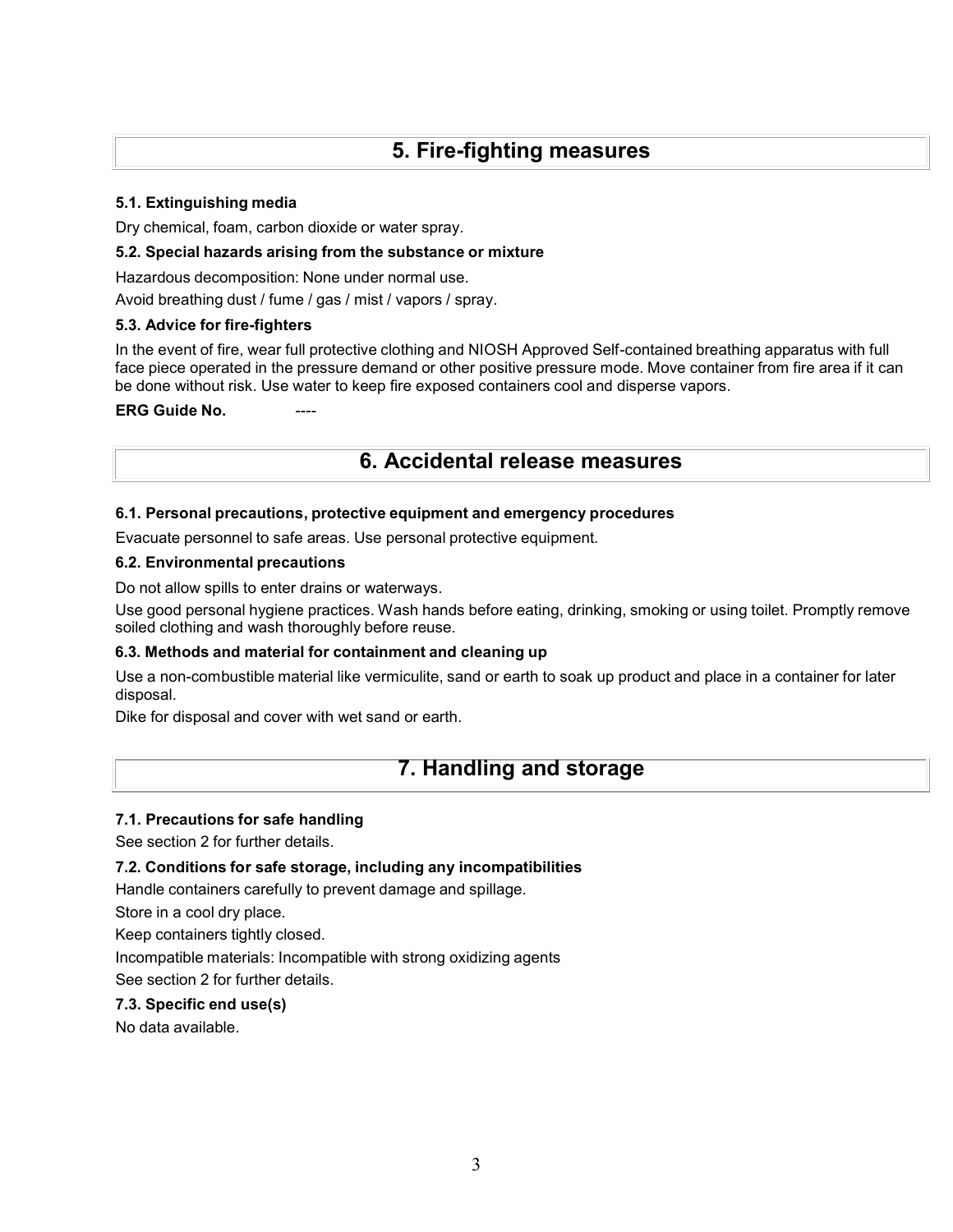# **8. Exposure controls and personal protection**

# **8.1. Control parameters**

| <b>Exposure</b> |                                       |               |                      |  |
|-----------------|---------------------------------------|---------------|----------------------|--|
| CAS No.         | Ingredient                            | <b>Source</b> | Value                |  |
| 0000090-30-2    | PHENYL-1-NAPHTHYLAMINE                | <b>OSHA</b>   | No Established Limit |  |
|                 |                                       | <b>ACGIH</b>  | No Established Limit |  |
|                 |                                       | <b>NIOSH</b>  | No Established Limit |  |
|                 |                                       | Supplier      | No Established Limit |  |
| 0009003-13-8    | Polypropylene glycol, monobutyl ether | <b>OSHA</b>   | No Established Limit |  |
|                 |                                       | <b>ACGIH</b>  | No Established Limit |  |
|                 |                                       | <b>NIOSH</b>  | No Established Limit |  |
|                 |                                       | Supplier      | No Established Limit |  |

# **Carcinogen Data**

| CAS No.               | Ingredient                      | <b>Source</b> | Value                                                              |
|-----------------------|---------------------------------|---------------|--------------------------------------------------------------------|
| 0000090-30-2          | PHENYL-1-NAPHTHYLAMINE          |               | Select Carcinogen: No                                              |
|                       |                                 |               | Known: No: Suspected: No                                           |
|                       |                                 | <b>IARC</b>   | Group 1: No: Group 2a: No: Group 2b: No: Group 3: No: Group 4: No: |
| 0009003-13-8<br>ether | Polypropylene glycol, monobutyl | <b>OSHA</b>   | Select Carcinogen: No                                              |
|                       |                                 | <b>NTP</b>    | Known: No: Suspected: No                                           |
|                       |                                 | <b>IARC</b>   | Group 1: No: Group 2a: No: Group 2b: No: Group 3: No: Group 4: No: |

# **8.2. Exposure controls**

| <b>Respiratory</b>          | If workers are exposed to concentrations above the exposure limit they must use the<br>appropriate, certified respirators.                                                                                                                                                                                                             |
|-----------------------------|----------------------------------------------------------------------------------------------------------------------------------------------------------------------------------------------------------------------------------------------------------------------------------------------------------------------------------------|
| Eyes                        | Safety glasses with side shields                                                                                                                                                                                                                                                                                                       |
| <b>Skin</b>                 | Overalls which cover the body, arms and legs should be worn. Skin should not be exposed.<br>All parts of the body should be washed after contact.                                                                                                                                                                                      |
| <b>Engineering Controls</b> | Provide adequate ventilation. Where reasonably practicable this should be achieved by the<br>use of local exhaust ventilation and good general extraction. If these are not sufficient to<br>maintain concentrations of particulates and any vapor below occupational exposure limits<br>suitable respiratory protection must be worn. |
| <b>Other Work Practices</b> | Use good personal hygiene practices. Wash hands before eating, drinking, smoking or<br>using toilet. Promptly remove soiled clothing and wash thoroughly before reuse.                                                                                                                                                                 |

# **9. Physical and chemical properties**

| Appearance                     | Clear and bright |
|--------------------------------|------------------|
| Odor                           | Mild             |
| <b>Odor threshold</b>          | Not Measured     |
| рH                             | Not Measured     |
| Melting point / freezing point | Not Measured     |
| <b>Pour Point</b>              | $-40C$           |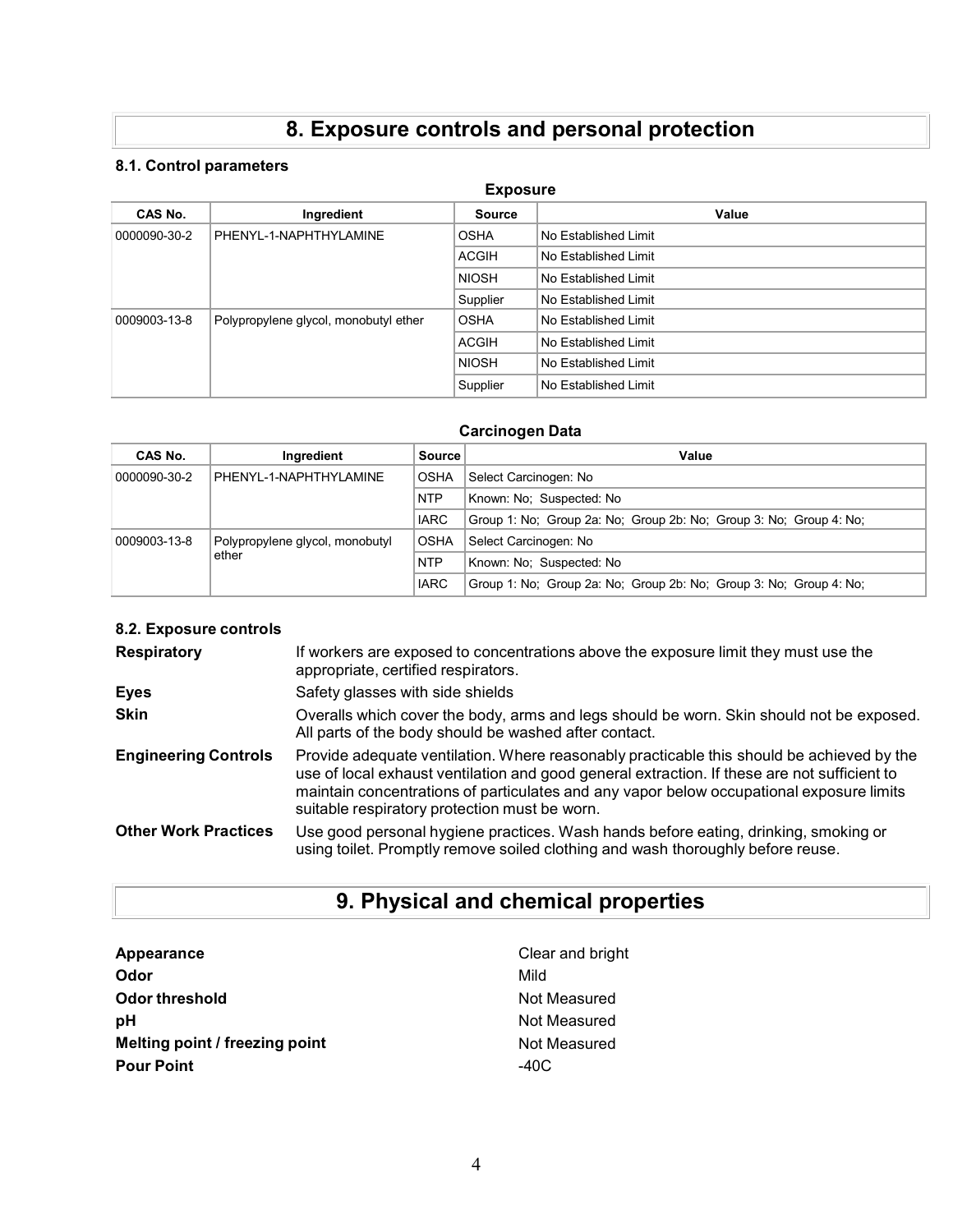**Initial boiling point and boiling range Not Measured Flash Point** 230C **Evaporation rate (Ether = 1)** Not Measured **Flammability (solid, gas)** Not Applicable **Upper/lower flammability or explosive limits Lower Explosive Limit:** Not Measured **Upper Explosive Limit:** Not Measured **Vapor pressure (Pa)** Not Measured **Vapor Density Not Measured** Not Measured **Specific Gravity** 0.98 **Solubility in Water Not Measured Not Measured Partition coefficient n-octanol/water (Log Kow)** Not Measured **Auto-ignition temperature Not Measured Decomposition temperature** Not Measured **Viscosity** (cSt) 69.0 [@40C](mailto:@40C) **9.2. Other information**

**10. Stability and reactivity**

# **10.1. Reactivity**

No other relevant information.

Hazardous Polymerization will not occur. **10.2. Chemical stability** Stable under normal circumstances. **10.3. Possibility of hazardous reactions** No data available. **10.4. Conditions to avoid** None known **10.5. Incompatible materials** Incompatible with strong oxidizing agents **10.6. Hazardous decomposition products** None under normal use.

# **11. Toxicological information**

## **Acute toxicity**

Product is safe for intended use based on the formulation, testing results and the long history of safe consumer use.

| Ingredient                                          | Oral LD50,<br>mg/kg             | Skin LD50.<br>mg/kg                        | Inhalation<br>Vapor LD50,<br>ma/L/4hr | Inhalation<br>Dust/Mist LD50,<br>mg/L/4hr | Inhalation<br>Gas LD50,<br>ppm |
|-----------------------------------------------------|---------------------------------|--------------------------------------------|---------------------------------------|-------------------------------------------|--------------------------------|
| Polypropylene glycol, monobutyl ether - (9003-13-8) | 9.100.00, Rat -<br>Category: NA | No data<br>available                       | No data<br>available                  | No data<br>available                      | No data<br>available           |
| PHENYL-1-NAPHTHYLAMINE - (90-30-2)                  | i 625.00, Rat -<br>Category: 4  | $> 5.000.00$ .<br>Rabbit -<br>Category: NA | No data<br>available                  | No data<br>available                      | No data<br>available           |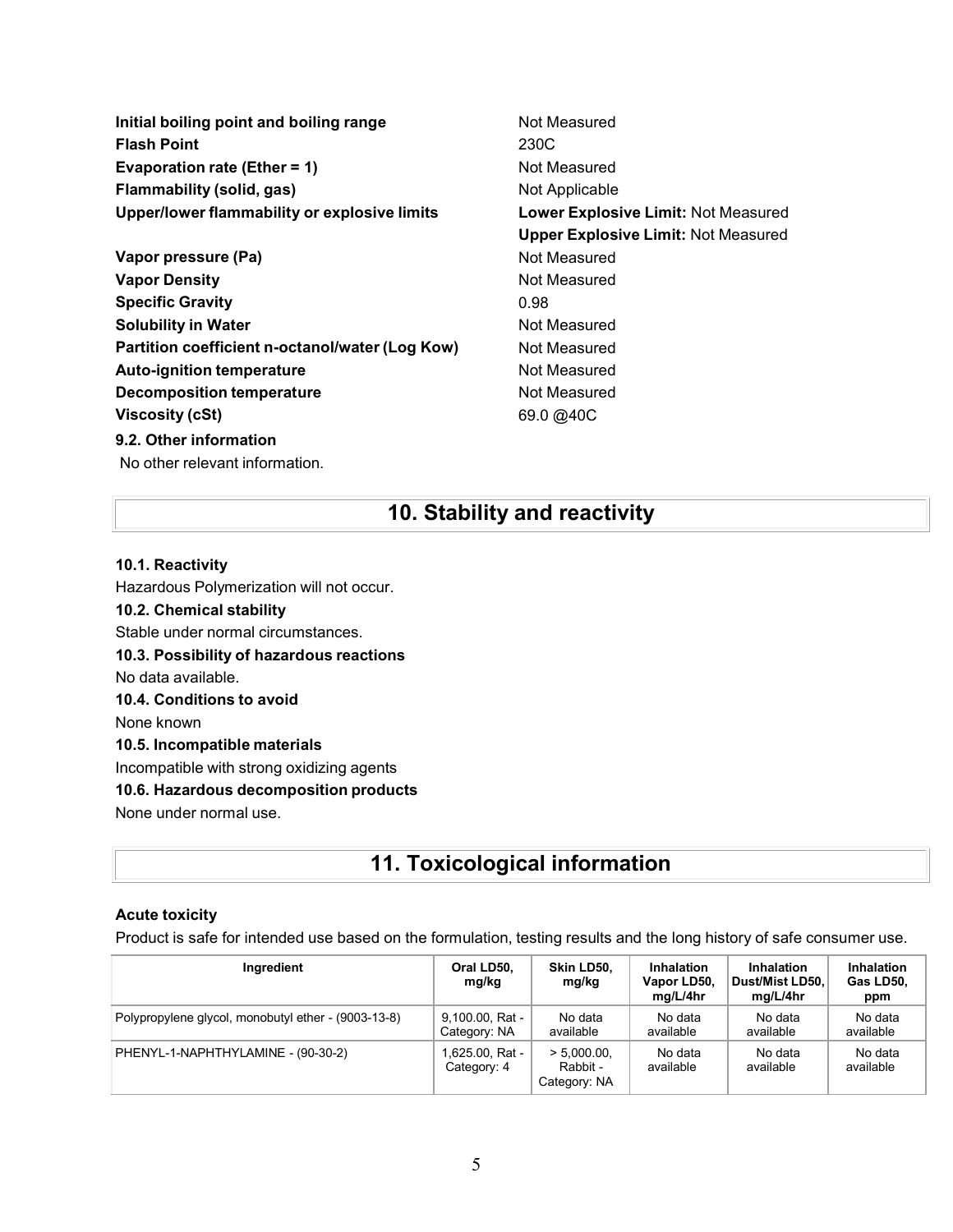Note: When no route specific LD50 data is available for an acute toxin, the converted acute toxicity point estimate was used in the calculation of the product's ATE (Acute Toxicity Estimate).

| <b>Classification</b>         | Category | <b>Hazard Description</b>            |
|-------------------------------|----------|--------------------------------------|
| Acute toxicity (oral)         |          | Not Applicable                       |
| Acute toxicity (dermal)       |          | Not Applicable                       |
| Acute toxicity (inhalation)   |          | Not Applicable                       |
| Skin corrosion/irritation     |          | Not Applicable                       |
| Serious eye damage/irritation |          | Not Applicable                       |
| Respiratory sensitization     |          | Not Applicable                       |
| Skin sensitization            |          | May cause an allergic skin reaction. |
| Germ cell mutagenicity        |          | Not Applicable                       |
| Carcinogenicity               |          | Not Applicable                       |
| Reproductive toxicity         |          | Not Applicable                       |
| STOT-single exposure          |          | Not Applicable                       |
| STOT-repeated exposure        |          | Not Applicable                       |
| Aspiration hazard             |          | Not Applicable                       |

# **12. Ecological information**

# **12.1. Toxicity**

The preparation has been assessed following the conventional method of the Dangerous Preparations Directive 1999/45/EC and GHS and is not classified as dangerous for the environment, but contains substance(s) dangerous for the environment. See section 3 for details

# **Aquatic Ecotoxicity**

| Ingredient                                          | 96 hr LC50 fish,<br>mq/l     | 48 hr EC50 crustacea,<br>mg/l | ErC50 algae,<br>mg/l |
|-----------------------------------------------------|------------------------------|-------------------------------|----------------------|
| Polypropylene glycol, monobutyl ether - (9003-13-8) | Not Available                | Not Available                 | Not Available        |
| PHENYL-1-NAPHTHYLAMINE - (90-30-2)                  | 0.44, Oncorhynchus<br>mvkiss | 0.30, Daphnia magna           | Not Available        |

# **12.2. Persistence and degradability**

There is no data available on the preparation itself.

## **12.3. Bioaccumulative potential**

Not Measured

## **12.4. Mobility in soil**

No data available.

# **12.5. Results of PBT and vPvB assessment**

## This product contains no PBT/vPvB chemicals.

**12.6. Other adverse effects**

## No data available.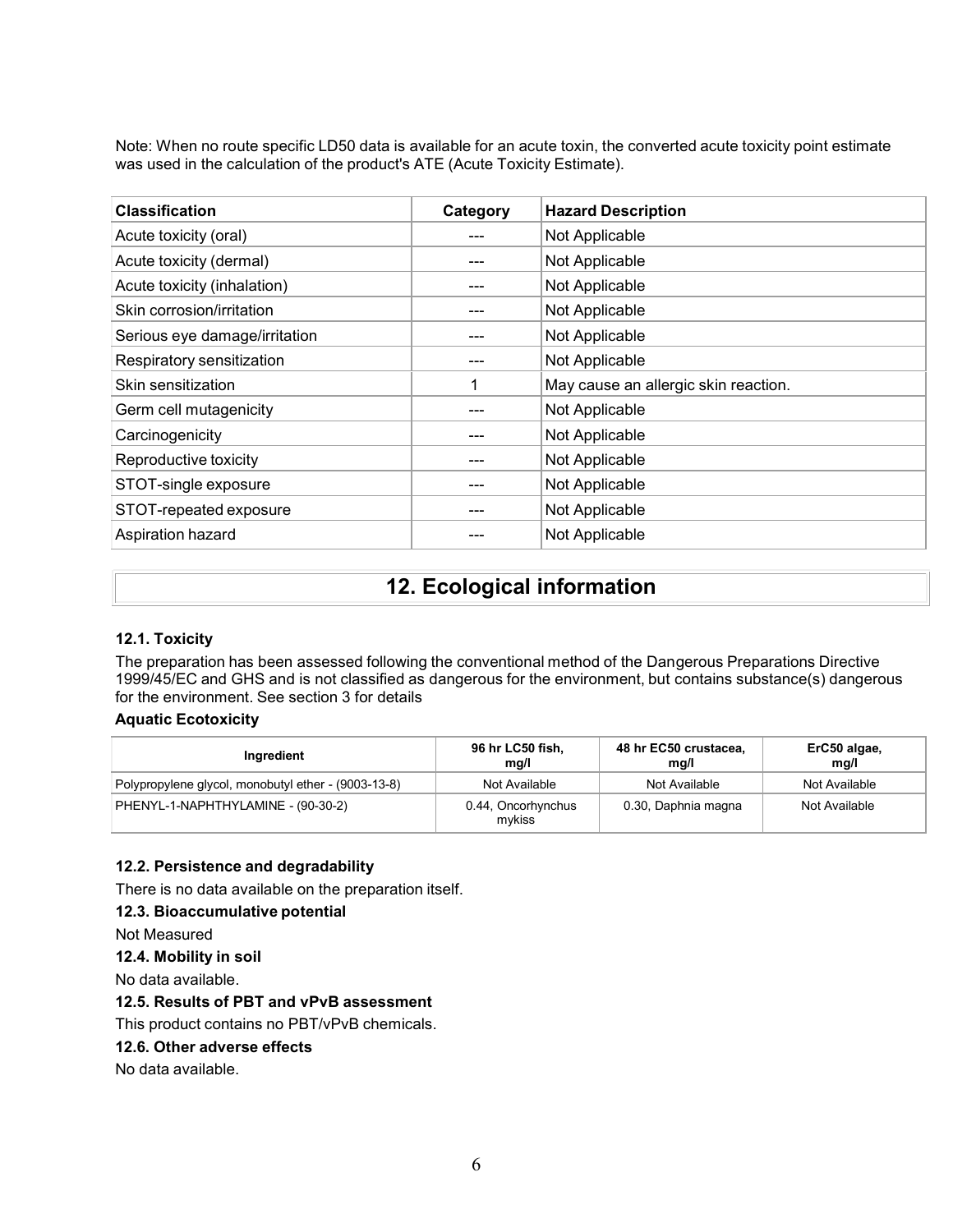# **13. Disposal considerations**

## **13.1. Waste treatment methods**

Observe all federal, state and local regulations when disposing of this substance.

| <b>14. Transport information</b>    |                                                              |                                                                 |                                  |
|-------------------------------------|--------------------------------------------------------------|-----------------------------------------------------------------|----------------------------------|
|                                     | <b>DOT (Domestic Surface)</b><br>Transportation)             | <b>IMO / IMDG (Ocean</b><br>Transportation)                     | <b>ICAO/IATA</b>                 |
| 14.1. UN number                     | Not Applicable                                               | Not Regulated                                                   | Not Regulated                    |
| 14.2. UN proper shipping<br>name    | Not Regulated                                                | Not Regulated                                                   | Not Regulated                    |
| 14.3. Transport hazard<br>class(es) | <b>DOT Hazard Class: Not</b><br>Applicable<br>DOT Label: --- | <b>IMDG: Not Applicable</b><br><b>Sub Class: Not Applicable</b> | <b>Air Class: Not Applicable</b> |
| 14.4. Packing group                 | Not Applicable                                               | Not Applicable                                                  | Not Applicable                   |
| 14.5. Environmental hazards         |                                                              |                                                                 |                                  |
| <b>IMDG</b>                         | Marine Pollutant: No                                         |                                                                 |                                  |
| 14.6. Special precautions for user  |                                                              |                                                                 |                                  |
|                                     | No further information                                       |                                                                 |                                  |

# **15. Regulatory information**

| <b>Regulatory Overview</b>                   | The regulatory data in Section 15 is not intended to be all-inclusive, only selected<br>regulations are represented. |
|----------------------------------------------|----------------------------------------------------------------------------------------------------------------------|
| Toxic Substance<br><b>Control Act (TSCA)</b> | All components of this material are either listed or exempt from listing on the TSCA<br>Inventory.                   |
| <b>WHMIS Classification</b>                  | D <sub>2</sub> B                                                                                                     |
| US EPA Tier II Hazards                       | Fire: No                                                                                                             |
|                                              | <b>Sudden Release of Pressure: No</b>                                                                                |
|                                              | <b>Reactive: No</b>                                                                                                  |

**Immediate (Acute):** Yes

**Delayed (Chronic):** No

## **EPCRA 311/312 Chemicals and RQs:**

To the best of our knowledge, there are no chemicals at levels which require reporting under this statute.

## **EPCRA 302 Extremely Hazardous :**

To the best of our knowledge, there are no chemicals at levels which require reporting under this statute.

#### **EPCRA 313 Toxic Chemicals:**

To the best of our knowledge, there are no chemicals at levels which require reporting under this statute.

**Proposition 65 - Carcinogens (>0.0%):**

Benzenamine

#### **Proposition 65 - Developmental Toxins (>0.0%):**

To the best of our knowledge, there are no chemicals at levels which require reporting under this statute.